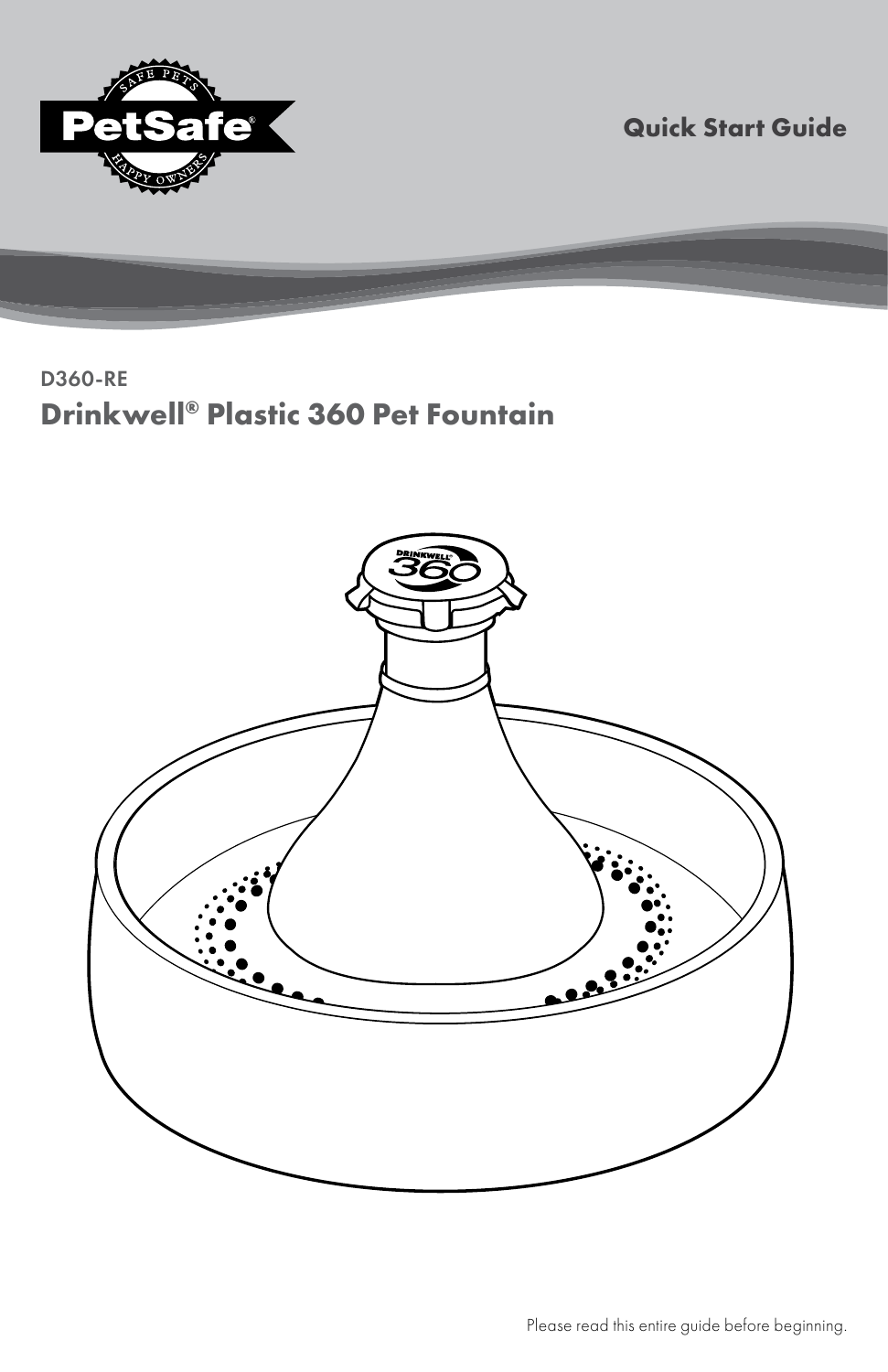# **Welcome**

You and your pet were made for each other. Our aim is to help you have the best companionship and the most memorable moments together. Your new 360 Pet Fountain is designed to entice your pet to stay hydrated and healthy.

We know that safe pets make happy owners. Before getting started, please take a moment to read through the important safety information. If you have any questions, please don't hesitate to contact us.

Hereinafter Radio Systems Corporation and any other affiliate or Brand of Radio Systems Corporation may be referred to collectively as "We" or "Us".

### **IMPORTANT SAFETY INFORMATION**

Explanation of Attention Words and Symbols used in this guide



This is the safety alert symbol. It is used to alert you to potential personal injury hazards. Obey all safety messages that follow this symbol to avoid possible injury or death.



**WARNING** indicates a hazardous situation which, if not avoided, could result in death or serious injury.



**CAUTION**, used without the safety alert symbol, indicates a hazardous situation which, if not avoided, could result in harm to your pet.

**NOTICE** is used to address safe use practices not related to personal injury. IOTICE

# **WARNING**

When using electrical appliances, basic safety precautions should always be followed to reduce the risk of fire, electric shock and/or injury to persons, including the following:

- Read all instructions before using this product.
- •To reduce the risk of injury, close supervision is necessary when an appliance is used by or near children.
- •To protect against electric shock, do not place electrical power cord or plug in water or other liquids.
- •Do not operate any appliance if it has a damaged electrical power cord or plug, or if it is malfunctioning or has been damaged. Call the Customer Care Center immediately for further instructions.
- •To reduce the risk of electric shock, do not place or store an appliance where it can fall or be pulled into a bathtub or sink.
- •Always unplug any appliance when not in use, before putting on or taking off parts and before cleaning.
- •Do not use an appliance for anything other than its intended use.
- •If the plug of this device gets wet, turn off the electricity to that electrical outlet. Do not attempt to unplug.
- •Examine this appliance after installation. Do not plug into electrical outlet if there is water on the electrical power cord or plug.

## **CAUTION**

- •Do not allow pets to chew on or swallow any parts. If you are concerned your pet may chew the power cord, purchase a cord conduit (a hard plastic protector) at any hardware store.
- •The plastic fountain parts are BPA-FREE. However, some animals have been known to be sensitive to plastic food and water containers. If your animal shows signs of an allergic reaction to the plastic, please discontinue use until you have consulted with your veterinarian.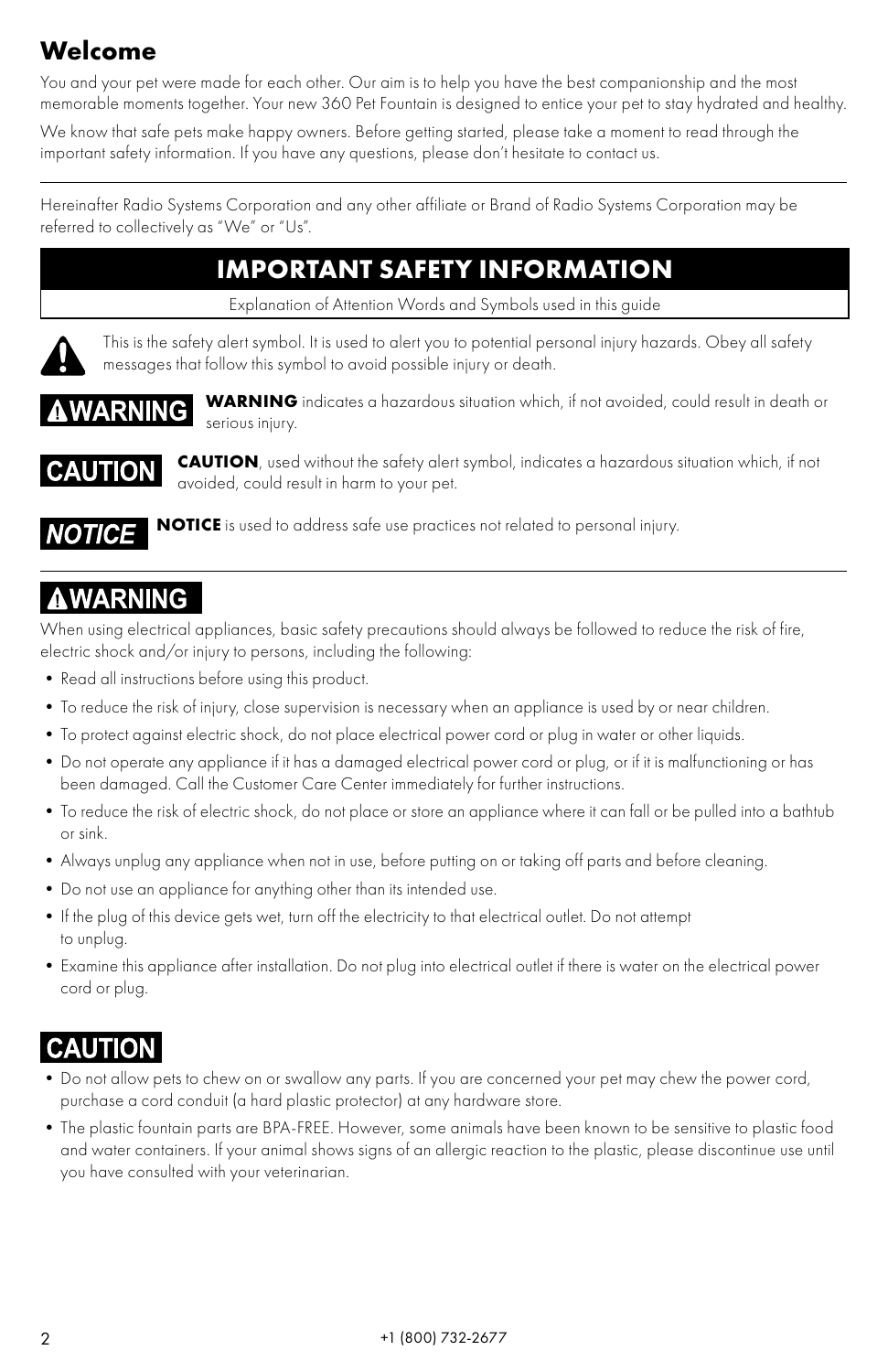# *NOTICE*

- •The fountain is intended to run continuously (always plugged into an electrical outlet), as long as the water level is maintained and the fountain is cleaned regularly. Be sure to check the water level regularly to help prevent damage to the pump, as your pet will drink the water, and some may evaporate.
- •Do not attempt repairs on the pump.
- •Do not pull on the electrical power cord to remove the plug from the electrical outlet.
- •To unplug, grasp the plug, not the electrical power cord.
- •To avoid the possibility of the plug or electrical outlet getting wet, the electrical outlet should always be above the level of the fountain.
- •If an extension cord is necessary, an extension cord with a proper rating should be used.
- •The electrical use of this appliance is 2.5 watts.
- •The use of attachments not recommended or sold by the manufacturer may cause an unsafe condition. Do not modify the appliance.
- •Do not install or store appliance where it will be exposed to weather or temperatures below 40° F.
- •Read and observe all important notices listed on the appliance and in the packaging.
- •Never wash the filter with soapy water as the soap residue will seep into the filter and cannot be removed. Only rinse the filter with water.
- •Use only PetSafe® Brand authorized replacement filters. If unauthorized filters are used, the warranty may be voided.
- •Do not use outdoors. Do not run dry. For indoor household use only.

#### **SAVE THESE INSTRUCTIONS**

# Power Pump <del>COD MINICALLY MINIC</del> Bowl Filter Housing Intake Tube Flow Control **Cap** Intake Tube Holder Cone Carbon Filter Filter Housing Cap Interchangable Spout Rings (5 versions) Foam Filter

### **In the Box**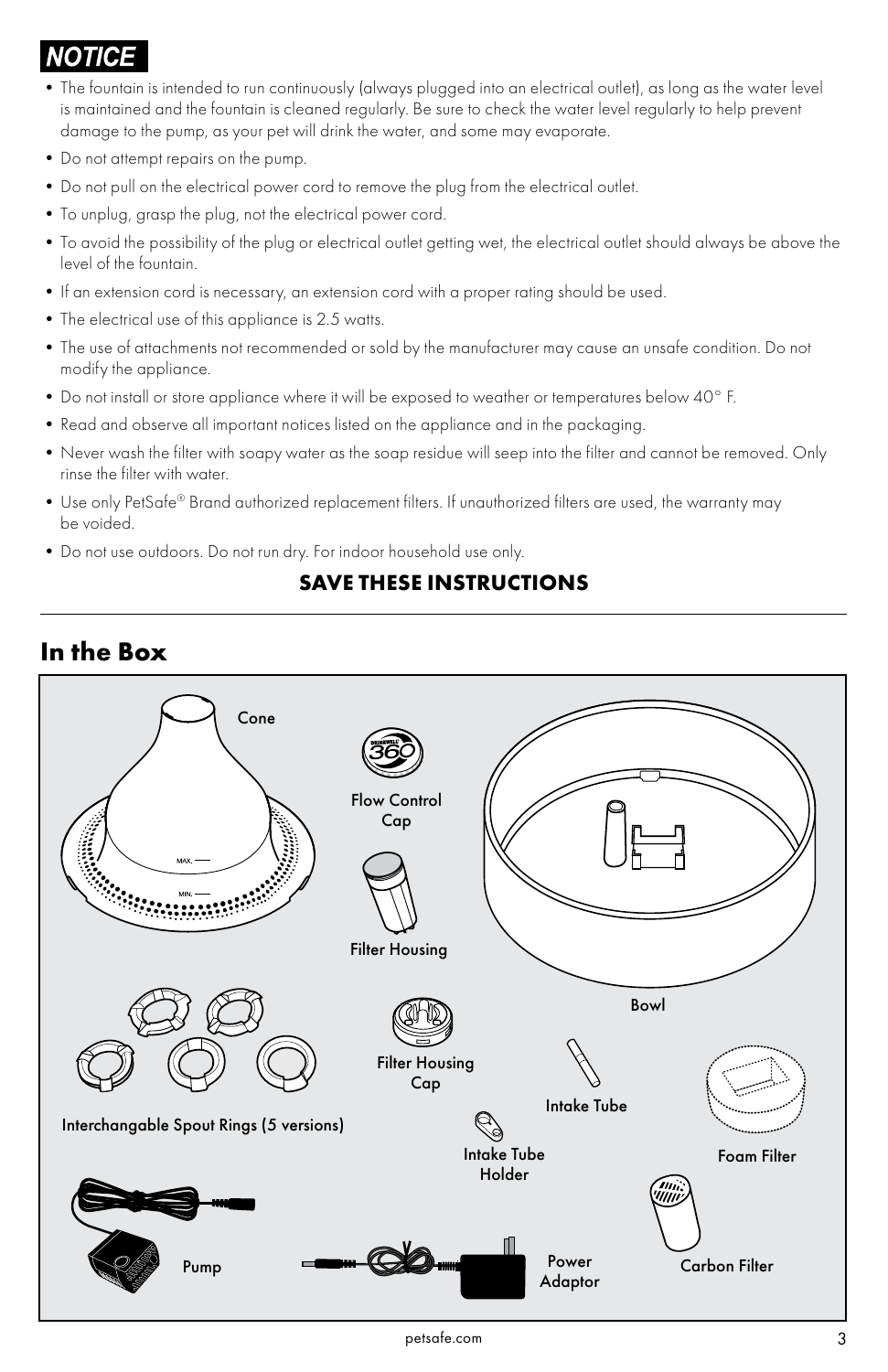### **<sup>1</sup> Start Here**

1. Remove the cone by twisting counter clockwise to unlock the tabs from the bowl. Lift up and set aside.



**2** 2. Flip the bowl upside down and unhook the electrical cord from the two cord clips. Pull the cord through the cord pass-through in the bowl.

- **3** 3. Remove the intake tube from the pump by lifting up.
- 4. Remove the pump from the bowl.



Cord Clips

**5** 5. Take the pump apart by first removing the faceplate. You may need to use a fingernail to pry it off.

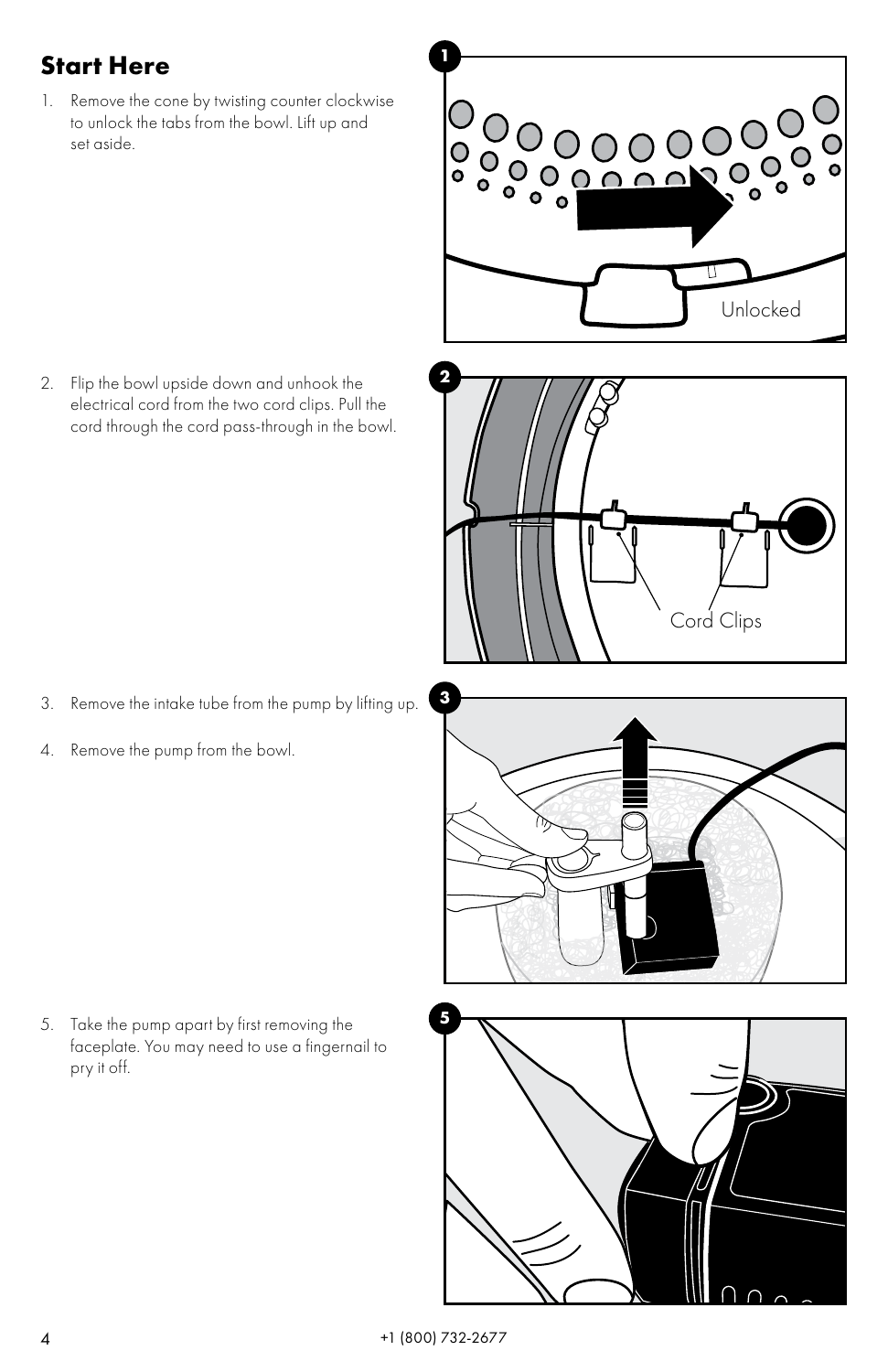**6** 6. Remove the teardrop shaped stator by pulling up on the small lip.



- **7** 7. Use a fingernail to pull out the impeller, which is held in place magnetically.
- 8. Rinse all fountain components (except for the adaptor) with warm water before using the pet fountain. This will remove any residue from the manufacturing process.
- 9. Reassemble the fountain.
- **10** 10. Remove the flow control cap from the filter housing by lifting up. Gently lift up on the spout ring to access the filter housing cap.



11. Unscrew the filter housing cap.

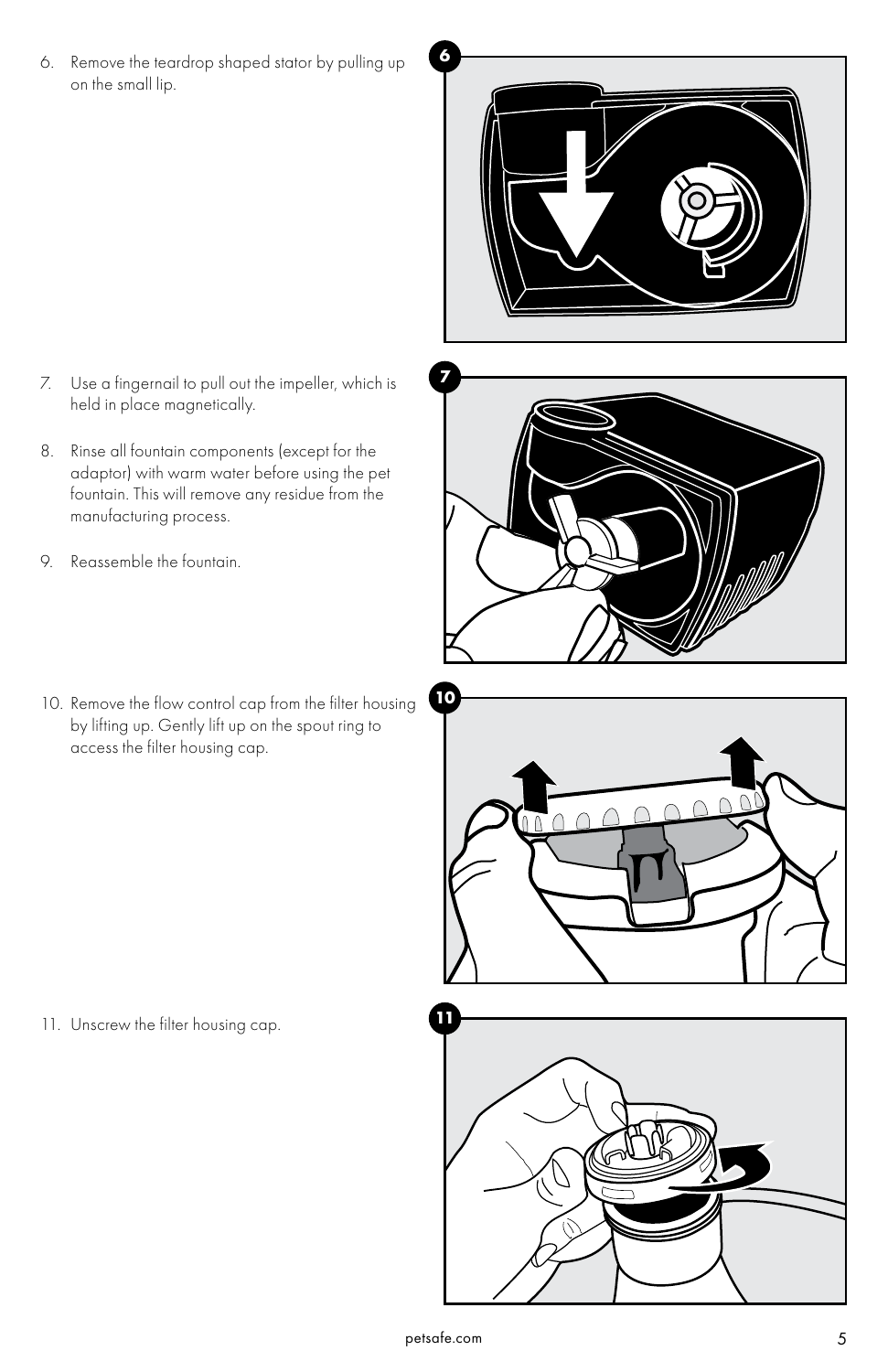**12** 12. Rinse the carbon filter under water and insert it into the housing with the pull-tab facing up.



13. Screw on the filter housing cap.

- **14** 14. Align the side grooves of the housing with the inner notches of the cone opening.
- 15. Turn housing clockwise until it locks in place.



**16** 16. Place one of the five spout rings on top of the housing cap and press down to secure.

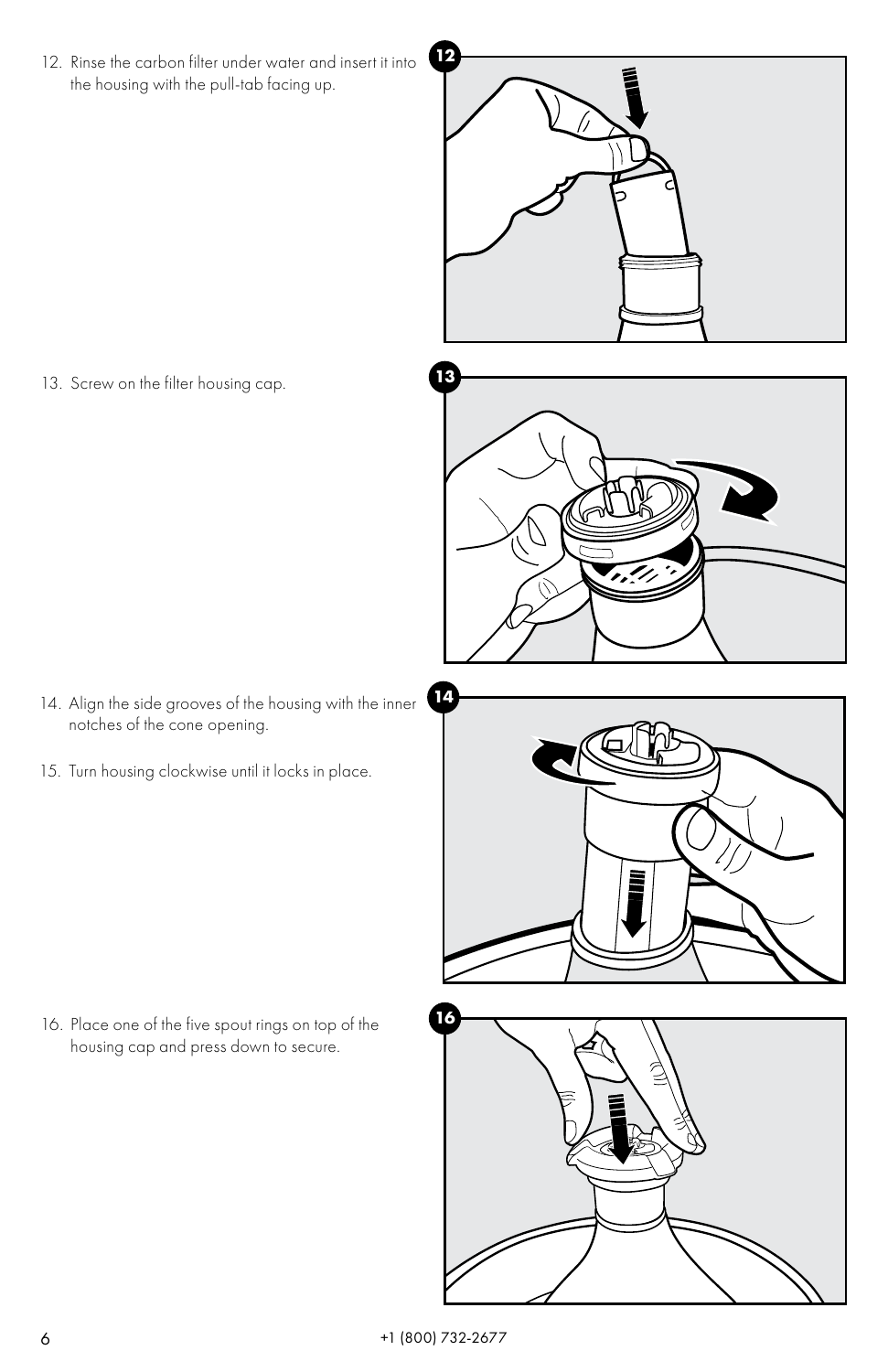- 17. Align the flow control cap with the raised notches on the housing cap. Press down and it will snap into place. Turn the cap to the right to increase the flow and turn left to decrease.
- 18. Pick up the fountain by the bowl and place it in a desired location. Pour water into the bowl. Leave a ½ inch of space between the water level and the rim of the bowl.

**19** 19. Make sure the electrical power cord, the adaptor and your hands are completely dry. Connect the in-line plug and make sure no silver is showing, then plug the adaptor into a standard electrical



 **NOTE:** Never let the water level fall below 1 in. from the base of the bowl, or your pump might fail.

#### **Pet Fountain Cleaning**

**NOTE:** Replace the carbon filter every two to four weeks and replace the foam filter every one to two months.

- 1. Unplug the fountain, and disconnect the in-line plug.
- 2. Pick up the pet fountain by the bowl, and take it to the sink.
- 3. Disassemble the pet fountain and discard the carbon filter and the foam filter.
- 4. Reference page 4 for instructions on cleaning your pump. You can use the motor brush from the Drinkwell® Cleaning Kit to clean inside the pump. Use a solution of 80% water and 20% white vinegar to remove hard water buildup.
- 5. Wash all other parts with warm water and soap, or place in the top rack of the dishwasher.
- 6. Reassemble pet fountain.

wall outlet.

**NOTE:** Do not place the adaptor or pump in the dishwasher.

#### **Replacement Parts and Accessories**

Replacement parts and accessories for your fountain can be purchased by visiting www.petsafe.com or by contacting our Customer Care Center at 1-800-732-2677.

| <b>PART DESCRIPTION</b>                                     | <b>REPLACEMENT PART NUMBER</b> |
|-------------------------------------------------------------|--------------------------------|
| Drinkwell 360 <sup>™</sup> Fountain Carbon Filters (3-Pack) | PACOO-13712                    |
| Drinkwell 360™ Plastic Fountain Foam Filters (2-Pack)       | RF360-PRE                      |
| Drinkwell 360™ Fountain Replacement Pump                    | PAC00-13206                    |
| Drinkwell 360 <sup>™</sup> Plastic Fountain Plumbing Kit    | PAC00-13115                    |
| Drinkwell 360™ Plastic Fountain Multi-Streams Kit           | PAC00-13114                    |
| Drinkwell 360™ Plastic Fountain Flow Adjustment Kit         | PAC00-13113                    |
| Drinkwell <sup>®</sup> Fountain Cleaning Kit                | <b>CKPH</b>                    |